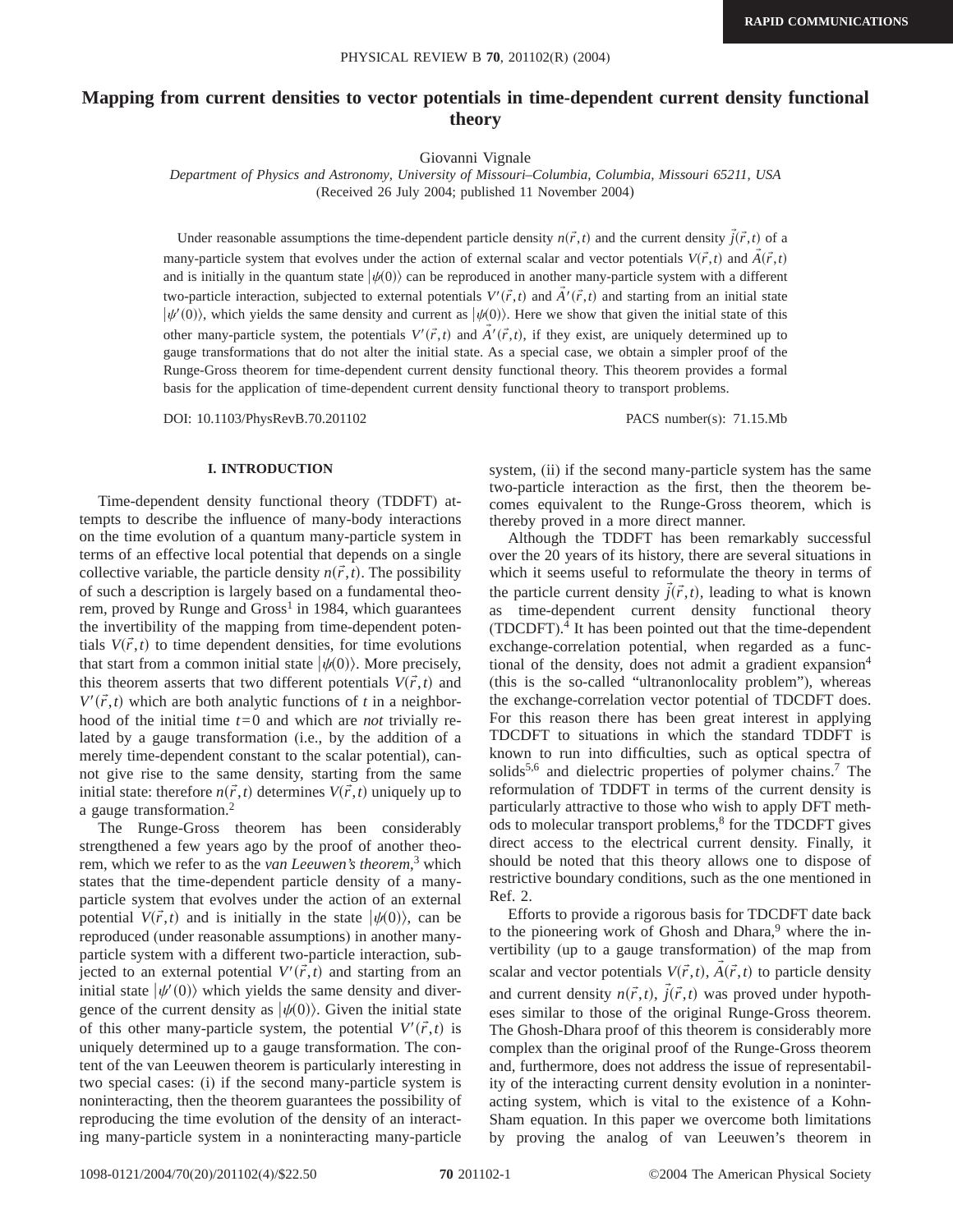TDCDFT. The statement of this theorem is as follows.

*Theorem.* Consider a many-particle system described by the time-dependent Hamiltonian

$$
\hat{H}(t) = \sum_{i} \left[ \frac{1}{2m} [\hat{\vec{p}}_i + \vec{A}(\hat{\vec{r}}_i, t)]^2 + V(\hat{\vec{r}}_i, t) \right] + \sum_{i < j} U(\hat{\vec{r}}_i - \hat{\vec{r}}_j),\tag{1}
$$

where  $V(\vec{r},t)$  and  $\vec{A}(\vec{r},t)$  are given external scalar and vector potentials, which are analytic functions of time in a neighborhood of *t*=0, and  $U(\hat{r}_i - \hat{r}_j)$  is a translationally invariant two-particle interaction. Let  $n(\vec{r},t)$  and  $\vec{j}(\vec{r},t)$  be the particle density and current density that evolve under  $\hat{H}$  from a given initial state  $|\psi(0)\rangle$ . Then, under reasonable assumptions discussed below, the same density and current density can be obtained from another many-particle system, with Hamiltonian

$$
\hat{H}'(t) = \sum_{i} \left[ \frac{1}{2m} [\hat{\vec{p}}_i + \vec{A}'(\hat{\vec{r}}_i, t)]^2 + V'(\hat{\vec{r}}_i, t) \right] + \sum_{i < j} U'(\hat{\vec{r}}_i - \hat{\vec{r}}_j),\tag{2}
$$

starting from an initial state  $|\psi'(0)\rangle$  which yields the same density and current density as  $|\psi(0)\rangle$  at time *t*=0. The potentials  $V'(\vec{r},t)$  and  $\vec{A}'(\vec{r},t)$  are uniquely determined by  $V(\vec{r},t)$ ,  $\vec{A}(\vec{r},t)$ ,  $|\psi(0)\rangle$ , and  $|\psi'(0)\rangle$ , up to gauge transformations of the form

$$
V'(\vec{r},t) \to V'(\vec{r},t) - \frac{\partial \Lambda(\vec{r},t)}{\partial t},
$$
  

$$
\vec{A}'(\vec{r},t) \to \vec{A}'(r,t) + \vec{\nabla}\Lambda(\vec{r},t),
$$
 (3)

where  $\Lambda$  is an arbitrary regular function of  $\vec{r}$  and *t*, which satisfies the initial condition  $\Lambda(\vec{r},0) = 0$ . The proof of this theorem is presented in the next section, and its physical implications are discussed in Sec. III.

### **II. PROOF**

As a first step let us observe that, given a set of potentials  $V(\vec{r},t)$ ,  $\vec{A}(\vec{r},t)$ , one can always make a gauge transformation of the form (3) that eliminates the scalar potential at all times. To this end, one simply chooses  $\Lambda(\vec{r},t)$  to be the solution of the differential equation

$$
\frac{\partial \Lambda(\vec{r},t)}{\partial t} = V(\vec{r},t) \tag{4}
$$

with an initial condition  $\Lambda(\vec{r},0) = 0$ . We will henceforth assume that such a transformation has been done in both the unprimed and primed systems so that the scalar potentials *V* and *V'* are zero at all times.

The current density operator in the unprimed system is given by

$$
\hat{\vec{j}}(\vec{r},t) = \frac{1}{2} \sum_{i} {\hat{\vec{v}}_{i}(t), \delta(\vec{r} - \hat{\vec{r}}_{i})},
$$
\n(5)

where  $\{\hat{A}, \hat{B}\}$  =  $(\hat{A}\hat{B} + \hat{B}\hat{A})$  denotes the *anticommutator* of two operators  $\hat{A}$  and  $\hat{B}$ , and the velocity operator of the *i*th particle is given by

$$
\hat{\vec{v}}_i = \frac{1}{m} [\hat{\vec{p}}_i + \vec{A}(\hat{\vec{r}}_i, t)],
$$
\n(6)

 $\rightarrow$ 

where  $\hat{p}_i = -i\hbar \left( \partial/\partial \hat{r}_i \right)$  is the canonical momentum operator. Notice that the velocity operator depends explicitly on time via the vector potential. A completely analogous expression can be written, of course, for the current density of the primed system, the only difference being the replacement of the velocity operator  $\hat{v}_i$  by  $\hat{v}'_i$ , which is given by Eq. (6) with  $\vec{A}$  replaced by  $\vec{A}'$ .

Let us denote by  $\vec{j}(\vec{r},t)$  and  $n(\vec{r},t)$  the expectation values of the current density and density operators in the quantum state that evolves from the initial state  $|\psi(0)\rangle$  under the Hamiltonian  $\hat{H}$ . It is not difficult to verify that  $\vec{j}(\vec{r},t)$  obeys the equation of motion

$$
\frac{d\vec{j}(\vec{r},t)}{dt} = \frac{\partial \vec{j}(\vec{r},t)}{\partial t} + \frac{i}{\hbar} \langle [\hat{H}(t), \hat{\vec{j}}(\vec{r},t)] \rangle = \frac{n(\vec{r},t)}{m} \frac{\partial \vec{A}(\vec{r},t)}{\partial t} - \frac{\vec{j}(\vec{r},t)}{m}
$$

$$
\times [\vec{\nabla} \times \vec{A}(\vec{r},t)] + \frac{\vec{\mathcal{F}}(\vec{r},t)}{m} + \vec{\nabla} \cdot \vec{\sigma}(\vec{r},t), \tag{7}
$$

where  $\partial \vec{A}(\vec{r},t)/\partial t$  and  $\vec{\nabla} \times \vec{A}(\vec{r},t)$  are, respectively, the external electric and the magnetic fields,  $\mathcal{F}(\vec{r},t)$  is the internal force density, and  $\vec{\sigma}(\vec{r},t)$  is a stress tensor. The last two quantities are defined as follows:

$$
\vec{\mathcal{F}}(\vec{r},t) = -\left\langle \sum_{i} \delta(\vec{r} - \hat{\vec{r}}_{i}) \sum_{j \neq i} \vec{\nabla}_{\vec{r}_{i}} U(\hat{\vec{r}}_{i} - \hat{\vec{r}}_{j}) \right\rangle
$$
(8)

and

$$
\sigma_{\alpha\beta}(\vec{r},t) = -\left\langle \frac{1}{4} \sum_{i} \{ \hat{v}_{\alpha}, \{ \hat{v}_{\beta}, \delta(\vec{r} - \hat{r}_i) \} \} \right\rangle, \tag{9}
$$

where  $\langle \rangle$  denotes the average in the quantum state of the unprimed system at time *t*. Notice that the "divergence" of the tensor  $\vec{\sigma}(\vec{r},t)$  is a vector with components  $[\vec{\nabla}\cdot\vec{\sigma}(\vec{r},t)]_{\alpha}$  $=\sum_{\beta} \partial \sigma(\vec{r},t)/\partial r_{\beta}$ . By hypothesis, the current density also obeys the equation

$$
\frac{d\vec{j}(\vec{r},t)}{\partial t} = \frac{n(\vec{r},t)}{m} \frac{\partial \vec{A}'(\vec{r},t)}{\partial t} - \frac{\vec{j}(\vec{r},t)}{m} \times [\vec{\nabla} \times \vec{A}'(\vec{r},t)] + \frac{\vec{\mathcal{F}}'(\vec{r},t)}{m} + \vec{\nabla} \cdot \vec{\sigma}'(\vec{r},t). \tag{10}
$$

Notice that  $\vec{\sigma}'(\vec{r},t)$  differs from  $\vec{\sigma}(\vec{r},t)$  in two ways: first, because it contains the velocity operator  $\hat{\vec{v}}$  instead of  $\hat{\vec{v}}$ ; and, second, because it is computed as an average in the quantum state of the primed system at time *t*. On the other hand,  $\mathcal{F}'$ differs from  $\mathcal F$  only because it is derived from  $U'$  instead of *U*. Taking the difference of the two equations (7) and (10) we get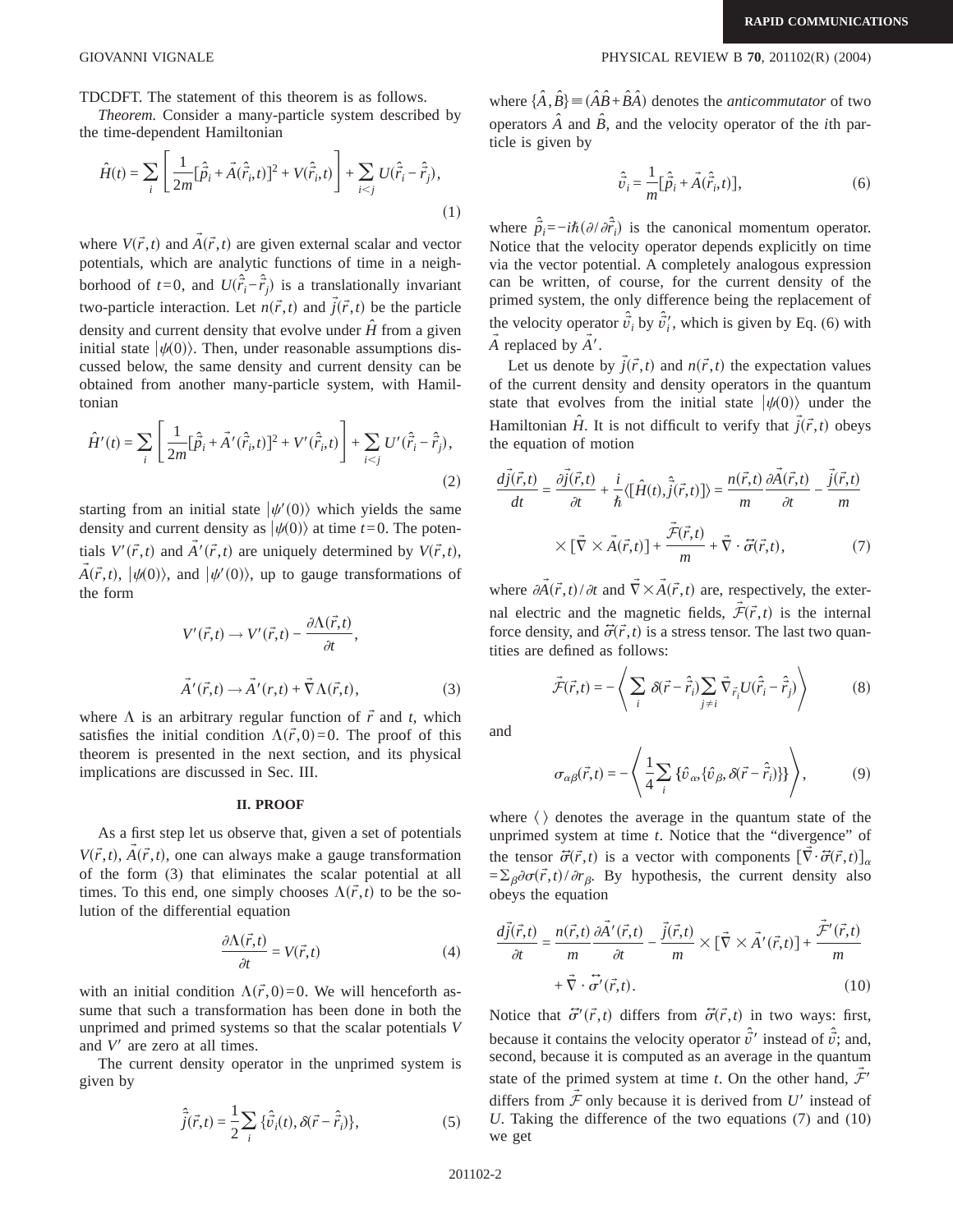MAPPING FROM CURRENT DENSITIES TO VECTOR… PHYSICAL REVIEW B **70**, 201102(R) (2004)

$$
\frac{n(\vec{r},t)}{m} \frac{\partial \Delta \vec{A}(\vec{r},t)}{\partial t} = \frac{\vec{j}(\vec{r},t)}{m} \times [\vec{\nabla} \times \Delta \vec{A}(\vec{r},t)] + \vec{Q}(\vec{r},t) - \vec{Q}'(\vec{r},t),
$$
\n(11)

where  $\Delta \vec{A}(\vec{r},t) = \vec{A}'(\vec{r},t) - \vec{A}(\vec{r},t)$  and

$$
\vec{Q}(\vec{r},t) = \frac{\vec{\mathcal{F}}(\vec{r},t)}{m} + \vec{\nabla} \cdot \vec{\sigma}(\vec{r},t),
$$
\n(12)

while  $\overline{Q}'(\vec{r},t)$  is the primed counterpart of  $\overline{Q}(\vec{r},t)$ . This equation determines, in principle, the vector potential  $\vec{A}'(\vec{r},t)$  that produces the same current density as  $A(\vec{r},t)$ , and the ques- $\rightarrow$ tions to which we seek an answer is whether a solution of this equation exists and whether it is unique. Unfortunately,  $A'(\vec{r},t)$  enters the equation not only explicitly, but also implicitly, via  $Q'(\vec{r},t)$ : a theorem of existence and uniqueness of the solution for this type of equation is not immediately available. Lacking that, we take a different, more informal approach. Since, by hypothesis, both  $A(\vec{r},t)$  and  $A'(\vec{r},t)$  are  $\rightarrow$  $\rightarrow$ expandable in a Taylor series of time in a neighborhood of  $t=0$ , it follows that their difference,  $\Delta \vec{A}(\vec{r},t)$ , is Taylor expandable, too. We can therefore write

$$
\Delta \vec{A}(\vec{r},t) = \sum_{k=0}^{\infty} \Delta A_k(\vec{r}) t^k,
$$
\n(13)

.

where

$$
\Delta A_k(\vec{r}) = \frac{1}{k!} \left. \frac{\partial^k \Delta \vec{A}(\vec{r},t)}{\partial t^k} \right|_{t=0}
$$

Substituting this expansion into Eq. (11) and equating the *l*th term of the Taylor expansion on each side of it, we easily arrive at

$$
\sum_{k=0}^{l} \frac{n_{l-k}(\vec{r})}{m} \left[ \frac{\partial \Delta \vec{A}(\vec{r},t)}{\partial t} \right]_{k} = \sum_{k=0}^{l} \left\{ \frac{\vec{j}_{l-k}(\vec{r})}{m} \times [\vec{\nabla} \times \Delta \vec{A}_{k}(\vec{r})] \right\} + [\vec{Q}(\vec{r},t)]_{l} - [\vec{Q}'(\vec{r},t)]_{l}, \qquad (14)
$$

where  $n_k(\vec{r})$  and  $\vec{j}_k(\vec{r})$  denote the *k*th coefficients in the Taylor expansions of  $n(\vec{r})$  and  $\vec{j}(\vec{r})$  about  $t=0$ , and, more generally  $[f(\vec{r},t)]_i$  denotes the *l*th coefficient (a function of  $\vec{r}$  alone) in the expansion of a function  $f(\vec{r},t)$  in powers of *t* about  $t=0$ . The fact that all the quantities appearing in the above equation admit such an expansion is a consequence of the analyticity of the vector potential and of the time-dependent Schrödinger equation

$$
i\hbar \frac{\partial |\psi(t)\rangle}{\partial t} = \hat{H}(t)|\psi(t)\rangle.
$$
 (15)

Since

$$
\left[\frac{\partial \Delta \vec{A}(\vec{r},t)}{\partial t}\right]_{k} = (k+1)\Delta \vec{A}_{k+1}(\vec{r}),\tag{16}
$$

we can rewrite Eq. (14) in the following form:

$$
n_0(\vec{r})(l+1)\Delta \vec{A}_{l+1}(\vec{r}) = -\sum_{k=0}^{l-1} n_{l-k}(\vec{r})(k+1)\Delta \vec{A}_{k+1}(\vec{r})
$$

$$
+\sum_{k=0}^{l} {\{\vec{j}}_{l-k}(\vec{r})} \times [\vec{\nabla} \times \Delta \vec{A}_{k}(\vec{r})] \} + m\{ [\vec{Q}(\vec{r},t)]_{l} - [\vec{Q}'(\vec{r},t)]_{l} \}, \quad (17)
$$

where we have isolated on the left-hand side the  $k=l$  term of the sum which originally appeared on the left-hand side of Eq. (14).

We now show that Eq.  $(17)$  is effectively a recursion relation for the coefficients of the Taylor expansion of  $\Delta A(\vec{r},t)$ , i.e., a relation that expresses  $\Delta \vec{A}_{l+1}(\vec{r})$  in terms of  $\Delta \vec{A}_k(\vec{r})$ , with  $k \leq l$ . To this end, we must show that the right-hand side of Eq. (17) depends only on coefficient  $\Delta \vec{A}_k(\vec{r})$ , with  $k \leq l$ . This is obviously true for the terms in which  $\Delta \vec{A}_k$  appears explicitly. There are also *implicit*  $\Delta A_k$ s, which are hidden in  $\rightarrow$ the coefficients of the expansion of  $Q'(\vec{r},t)$ . However, the structure of the time-dependent Schrödinger equation (15), which is of first order in time, guarantees that the *l*th coefficient in the Taylor expansion of the quantum states  $|\psi(t)\rangle$  and  $|\psi'(t)\rangle$  is entirely determined by coefficients of order  $k < l$  in the Taylor expansion of  $\vec{A}$  and  $\vec{A}'$ : hence all the quantities on the right-hand side of Eq. (17) are completely determined by the coefficients  $\Delta \vec{A}_k(\vec{r})$ , with  $k \le l$ . (In this argument  $\vec{A}$  is considered a known quantity, and  $\vec{A}' = \vec{A} + \Delta \vec{A}$  is the quantity we are trying to determine.)

At this point, in order to make the recursion relation (17) work we only need to determine the initial value of  $\Delta A$ ,  $\rightarrow$ namely  $\Delta \vec{A}_0(\vec{r}) = \vec{A}'(\vec{r},0) - \vec{A}(\vec{r},0)$ . This is easily done, since from the equality of the densities and current densities of the primed and unprimed systems it follows that

$$
n(\vec{r},0)\Delta\vec{A}_0(\vec{r}) = \langle \psi'(0)|\hat{j}_p(\vec{r})|\psi'(0)\rangle - \langle \psi(0)|\hat{j}_p(\vec{r})|\psi(0)\rangle, \tag{18}
$$

where  $\hat{j}_p(\vec{r}) \equiv (1/2m)\Sigma_i\{\hat{\vec{p}}_i, \delta(\vec{r} - \hat{\vec{r}}_i)\}\$ is the "paramagnetic" current density operator that has the same form in the primed and unprimed system. Thus, the recursion relation (17), together with the initial condition (18), completely determines the Taylor expansion of the potential  $\vec{A}'(\vec{r},t)$  that yields, in the primed system, the same current density that  $A(\vec{r},t)$  $\rightarrow$ yields in the unprimed one. According to our hypotheses, a knowledge of the coefficients of the Taylor expansion of  $A'(\vec{r},t)$  is equivalent to a knowledge of the function  $A'(\vec{r},t)$  $\rightarrow$  $\rightarrow$ itself, provided the series itself converges within a nonvanishing convergence radius  $t_c > 0$ . If this is the case then  $A'(\vec{r},t)$  is uniquely determined, for under this assumption the  $\rightarrow$ solution for  $A'(\vec{r},t)$  can be computed up to  $t_c$ , then the process can be iterated taking  $t_c$  as the initial time.

We must now examine the possibility that the convergence radius might be zero, in which case a solution for  $A'(\vec{r},t)$  would not exist. It is here that our "reasonable as- $\rightarrow$